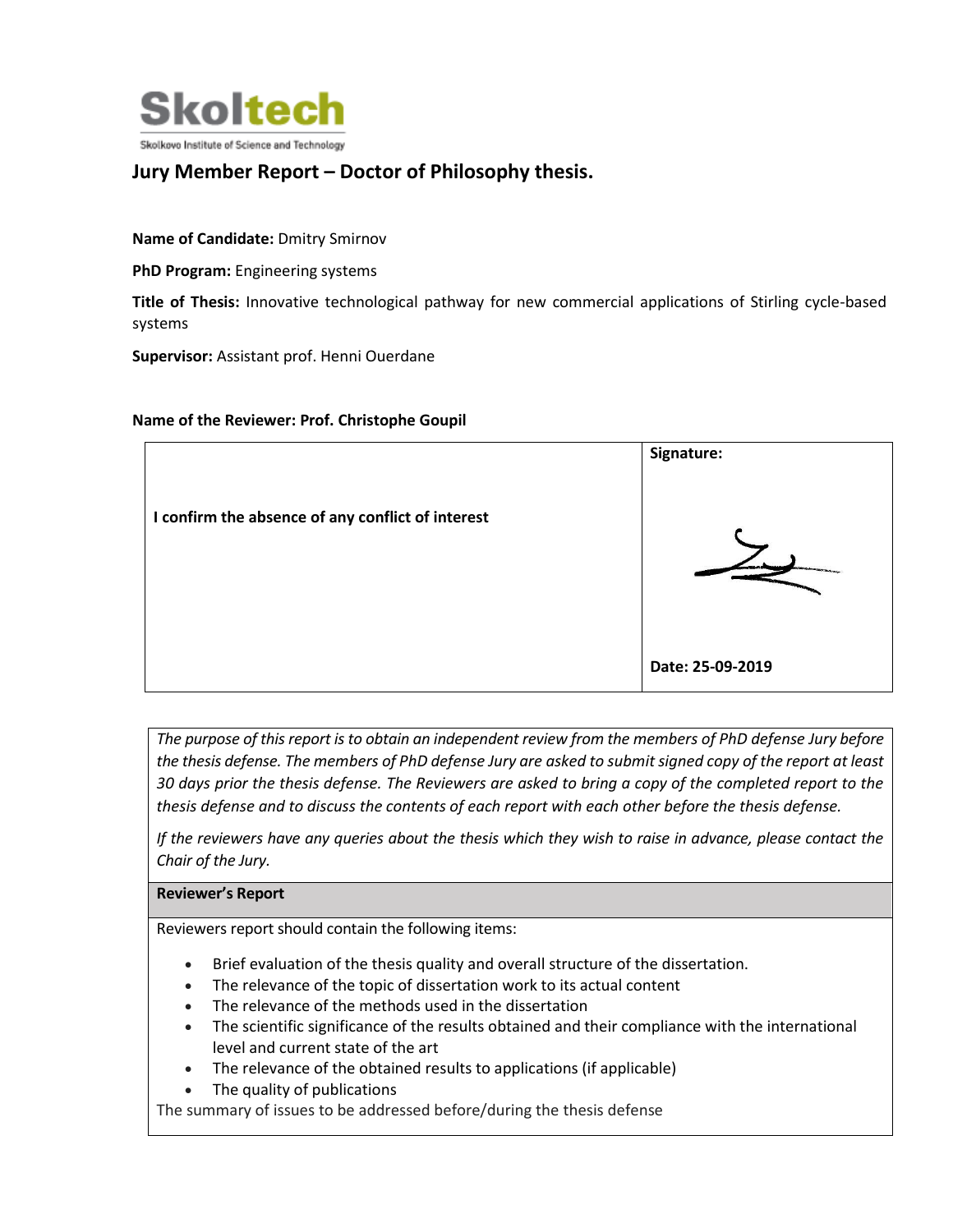# **Brief evaluation of the thesis quality and overall structure of the dissertation.**

Mr Smirnov presents a thesis entitled "INNOVATIVE TECHNOLOGICAL PATHWAY FOR NEW COMMERCIAL APPLICATIONS OF STIRLING CYCLE- BASED SYSTEMS". This thesis is composed of six chapters and a conclusion:

- 1. Introduction
- 2. Bibliometric study of Stirling engines
- 3. Game theory in design optimization
- 4. Bibliometric study of Stirling refrigerators
- 5. Piston sealing in Stirling refrigerators
- 6. Modeling Heating load
- 7. Concluding discussion

This work is well presented and carried with great conviction by its author. The document is very structured and easy to read. This reflects a very good level of knowledge and maturity in the analysis. Starting from a subject that could lead to dispersion, Mr. Smirnov was able to keep a guideline throughout his work.

# **The relevance of the topic of dissertation work to its actual content**

This thesis work is the result of preliminary work already undertaken by the candidate before his thesis. It should also be noted that this work has been rewarded (Gazprom young specialist). Knowledge of the subject, both from a scientific point of view and in terms of economic developments, clearly demonstrates the relevance of this study in the current scientific and industrial context. It should be noted that Mr Smirnov does not forget to distinguish the properties of the working fluid from those of the machine that implements it. In this spirit, he is in the rightful filiation of Sadi Carnot.

# **The relevance of the methods used in the dissertation**

At first glance, this thesis may seem surprising due to the breadth of its spectrum and the originality of its methods. This originality is one of the strong points of this thesis, which takes the risk of putting the two ends of the TRL scale into dialogue. The proposed method is convincing, and the confrontation of the five approaches of analysis is fertile. The search for efficiency in the design process is a constant concern in this work.

# **The scientific significance of the results obtained and their compliance with the international level and current state of the art**

The results obtained by the bibliographic methods in Chapters 2 and 4 are quite convincing. However, it is regrettable that these results are not put in perspective in relation to their geographical origins. Indeed, if all the countries mentioned develop a Stirling activity for space applications, the development motivations for other applications are highly dependent on the country, and especially on its history. This is particularly true for the automotive sector, where Japan has long been a major innovator. Similarly, with regard to the domestic application targeted by this thesis, a critical study on the relevance of transposing a technological solution from one application to another would have been welcome. Nevertheless, the work is entirely in line with international standards, as also evidenced by the scientific production.

# **The relevance of the obtained results to applications (if applicable)**

The results obtained in the application part of the thesis, chapters 5 and 6, are essentially technological. In this sense, they respond very well to very applied problems. It may be regrettable that some more fundamental aspects have not been explored, in particular the question of the regenerator and associated thermal time constants. However, it should be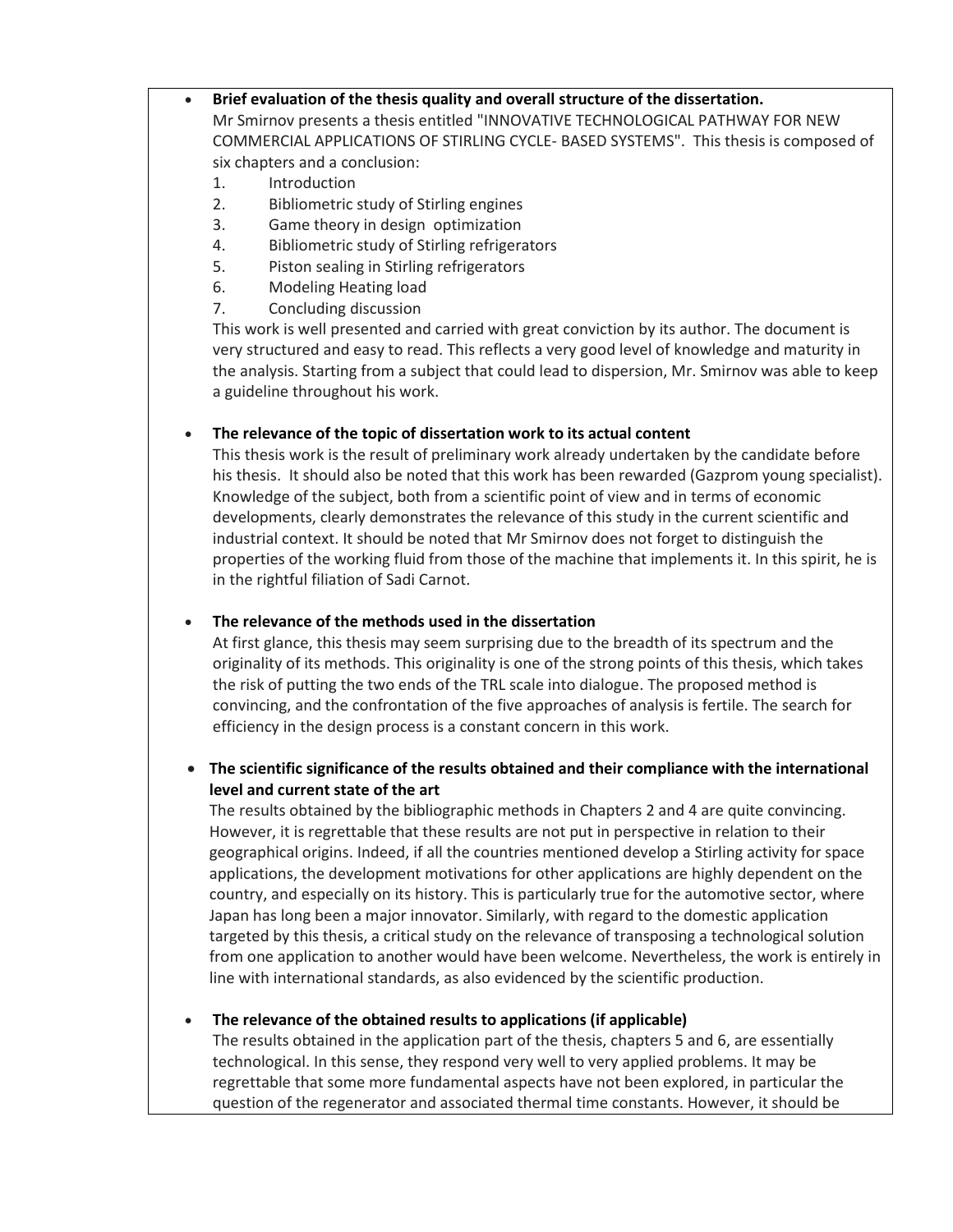noted that the work applied was carried out on a machine at scale 1, i.e. in a completely realistic condition, which is not so common in this type of study.

### **The quality of publications**

Dmitry Smirnov is the first author of 3 articles,

- 1. Smirnov, D., Dvortsov, V., Saichenko, A., Tkachenko, M., Kukolev, M., Bischi, A. and Ouerdane, H., 2019. Experimental study of a high-tolerance piston-cylinder pair in the alpha Ross-yoke Stirling refrigerator. International Journal of Refrigeration, 100, pp.235-245. (Impact factor 3.18)
- 2. Smirnov, D. and Golkar, A., 2019. Design Optimization Using Game Theory. IEEE Transactions on Systems, Man, and Cybernetics: Systems. Early access. (Impact factor 5.13)
- 3. Smirnov, D. and Golkar, A., 2015. Stirling engine systems tradespace exploration framework. Procedia Computer Science, 44, pp.558-567. (Impact factor 0.79)

This is a very reasonable scientific production for a technological thesis. Of particular note is the article published in the IEEE Review.

\_\_\_\_\_\_\_\_\_\_\_\_\_\_\_\_\_\_\_\_\_\_\_\_\_\_\_\_\_\_\_\_\_\_\_\_\_\_\_\_\_\_\_\_\_\_\_\_\_\_\_\_\_\_\_\_\_\_\_\_\_\_\_\_\_\_\_\_\_\_\_\_\_\_

### **The summary of issues to be addressed before/during the thesis defense**

Some technical points need to be clarified:

- There is never really any mention of the specifications document of the system to be optimized. This is a little frustrating, especially since thermodynamic systems are sensitive to allometry issues, and a solution valid on one scale may be ineffective on another.
- It is never clear whether the strategy sought is one of maximum power or maximum efficiency. This point should be clarified.
- The question of a finite time approach is very rarely addressed. As a result, dynamics issues, including operating frequency, or regenerator optimization, are not part of the design process. It is likely that this would have considerably increased the workload of the thesis work.
- The question of boundary conditions of coupling to sources is addressed at the end of the thesis. It would have been interesting to specify to what extent there are really accessible degrees of freedom to optimize these coupling conditions in an already constituted system.
- The chapter III, which considers an approach based on game theory, has strong similarities with some microeconomic models. This is particularly true with regard to Nash optimization. It is known that this optimization method does not necessarily lead to the absolute optimum. This question could be considered.
- In the same spirit as the previous question, it seems that the inhibition of the optimization induced by too rigid specifications is not addressed. Indeed, in the presence of specifications defined too strictly, it appears that some optimal technological solutions are excluded, whereas a relaxation of the constraints of the specifications would have allowed access to them. This type of potential barrier to innovation should be addressed.

### **Provisional Recommendation**